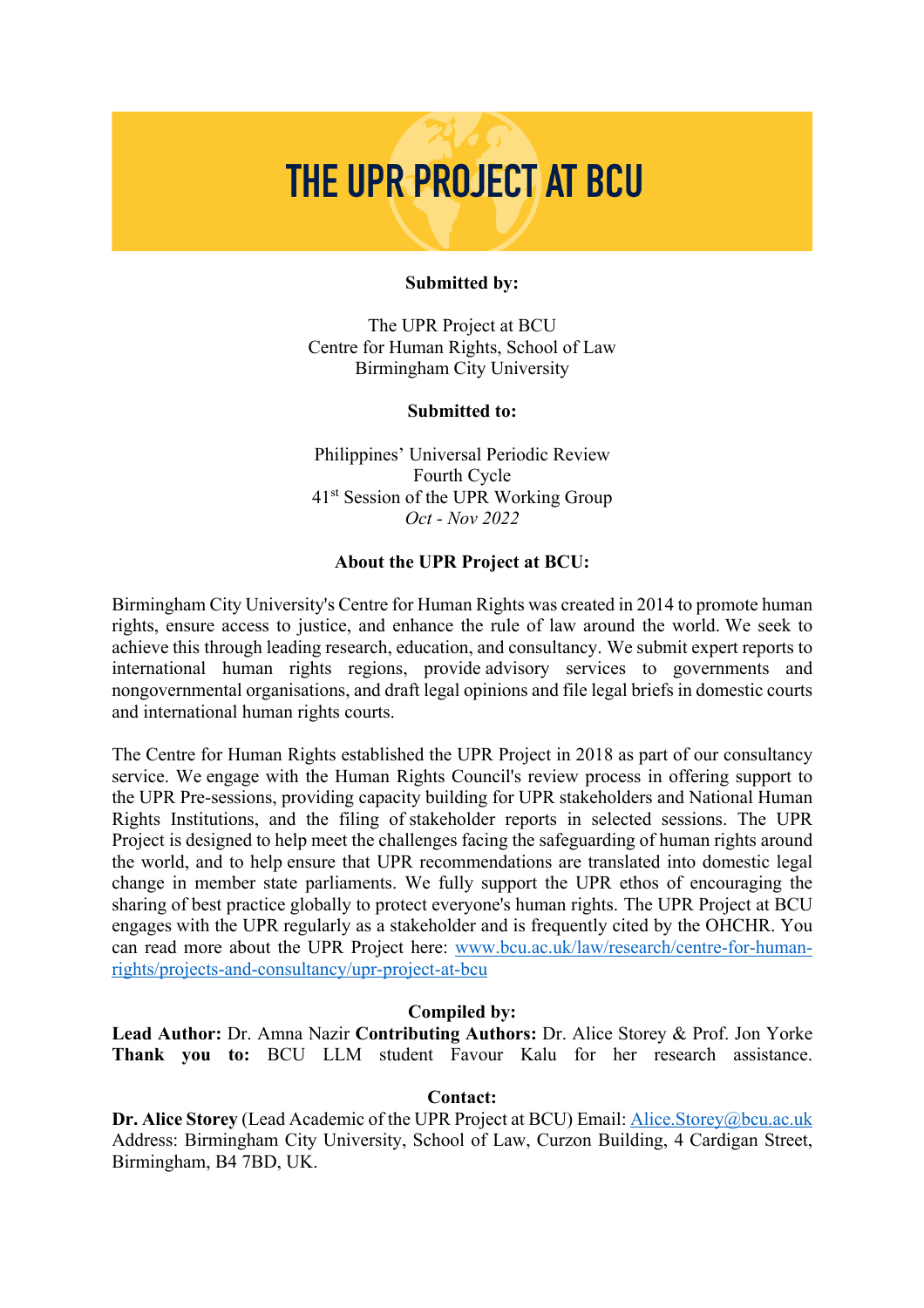# **INTRODUCTION**

- 1. Philippines is party to eight of the nine core international human rights treaties for which it should be commended. <sup>1</sup> This includes the International Covenant on Civil and Political Rights (ICCPR) and its Second Optional Protocol Aiming to the Abolition of the Death Penalty (ICCPR-OP2). In line with the Covenant's protection of the right to life and the prohibition against inhuman punishment, this Stakeholder Report focuses upon capital punishment.
- 2. We make recommendations to the Government of Philippines on this key issue, implementation of which would also see Philippines moving towards achieving Sustainable Development Goal 16 which aims for peaceful and inclusive societies, access to justice for all and effective, accountable and inclusive institutions at all levels.
- 3. We urge the State to make practical commitments in the fourth cycle of the UPR and maintain its abolition of the death penalty and refrain from reintroducing the punishment.

# **CAPITAL PUNISHMENT**

## **A. Philippines and International Law on the Death Penalty**

- 4. The death penalty in Philippines can be traced back to the Spanish colonial rule (1564- 1946) where common methods of execution were death by firing squad, garotte and hanging. After gaining independence in 1947, the punishment continued to be imposed for the next four decades. 2
- 5. The Philippines became the first Asian nation to abolish the death penalty by virtue of the 1987 Constitution. Article III, section 19 of the Constitution prohibited the punishment but allowed for its Congressional reinstatement. President Fidel Ramos reintroduced the death penalty in 1993 through the new Republic Act 7659 and, in 1996, lethal injection was prescribed as the sole method of execution.3
- 6. The punishment was once again abolished in 2006 by President Gloria Macapagal Arroyo who was a vocal opponent of the death penalty. Arroyo initiated a moratorium on the punishment and abolition became law when the Congress passed Republic Act 9346.
- 7. The following year, the Philippines became a party to the Second Optional Protocol to the International Covenant on Civil and Political Rights regarding the abolition of the death penalty.

## *International Law Promoting the Restriction and Abolition of the Death Penalty*

8. The United Nations' framework for regulating the application of the death penalty comprises a corpus of international human rights law and jurisprudence. Of particular relevance are Articles 6, 7, and 14 ICCPR,<sup>4</sup> its Second Optional Protocol,<sup>5</sup> the ECOSOC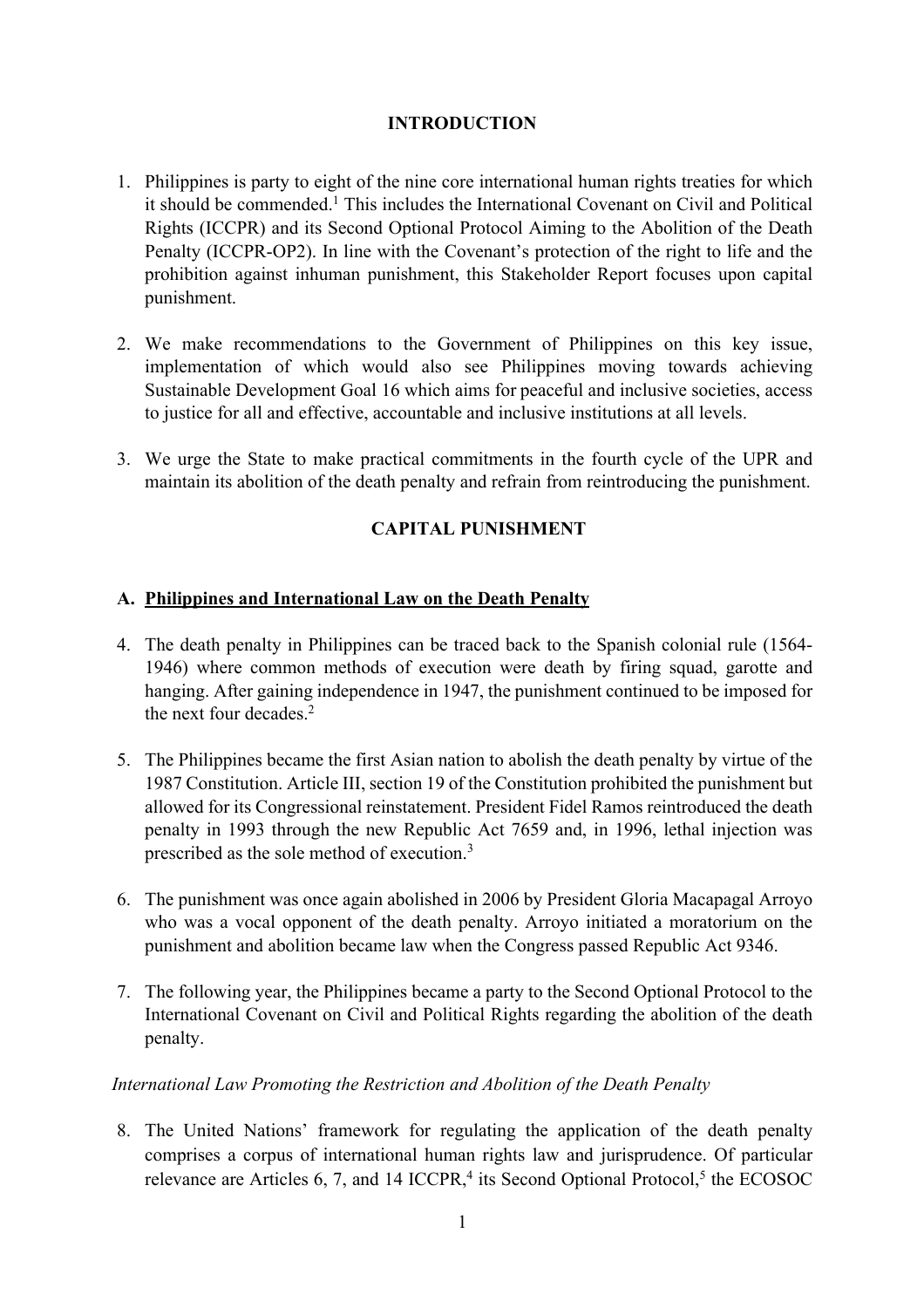Safeguards Guaranteeing Protection of the Rights of Those Facing the Death Penalty, <sup>6</sup> the Secretary General's quinquennial reporting,<sup>7</sup> the Secretary General's Question on the Death Penalty,<sup>8</sup> and the Human Rights Committee decisions.<sup>9</sup> Other relevant treaties include the Convention Against Torture and Other Cruel, Inhuman and Degrading Treatment or Punishment<sup>10</sup> and the Convention on the Rights of the Child.<sup>11</sup>

9. The Human Rights Committee in its General Comment on the Right to Life<sup>12</sup> provides an interpretive lens on the death penalty. Concerning ICCPR Article 6(6), which states '[n]othing in this article shall be invoked to delay or to prevent the abolition of capital punishment,' it endorses the position that:

> States parties that are not yet totally abolitionist should be on an irrevocable path towards complete eradication of the death penalty, de facto and de jure, in the foreseeable future. The death penalty cannot be reconciled with full respect for the right to life, and abolition of the death penalty is both desirable […] and necessary for the enhancement of human dignity and progressive development of human rights.<sup>13</sup>

10. The binding nature of abolition has been discussed by the Committee, and reaffirmed in the Secretary-General's report on the question of the death penalty<sup>14</sup>, in that:

> States parties to the Covenant that have abolished the death penalty, through amending their domestic laws, becoming parties to the Second Optional Protocol to the Covenant or adopting another international instrument obligating them to abolish the death penalty, are barred from reintroducing it. Like the Covenant, the Second Optional Protocol does not contain termination provisions and States parties cannot denounce it. Abolition of the death penalty is therefore legally irrevocable.<sup>15</sup>

- 11. The growing international consensus against capital punishment is reflected in the UN General Assembly's biennial resolution to impose a global moratorium on the use of the death penalty. The eighth and most recent iteration of the resolution was passed on 16 December 2020. A total of 123 votes were recorded in favour with 38 votes against and 24 abstentions. Philippines has voted in favour in six of these resolutions, including the latest one, and abstained in the 2016 and 2018 resolutions.<sup>16</sup>
- 12. Philippines's voting record is also reflected in its absence as a signatory to the Joint Permanent Missions' most recent *note verbale* of dissociation, which records a formal objection to the Secretary General of the United Nations on the attempt to create a global moratorium on the death penalty. <sup>17</sup> Both its favour of a global moratorium and absence from the *note verbale* signal its anti-death penalty position for which it should be commended. However, this does not seem to mirror what is happening on the ground as seen from the outcome of its third UPR and beyond.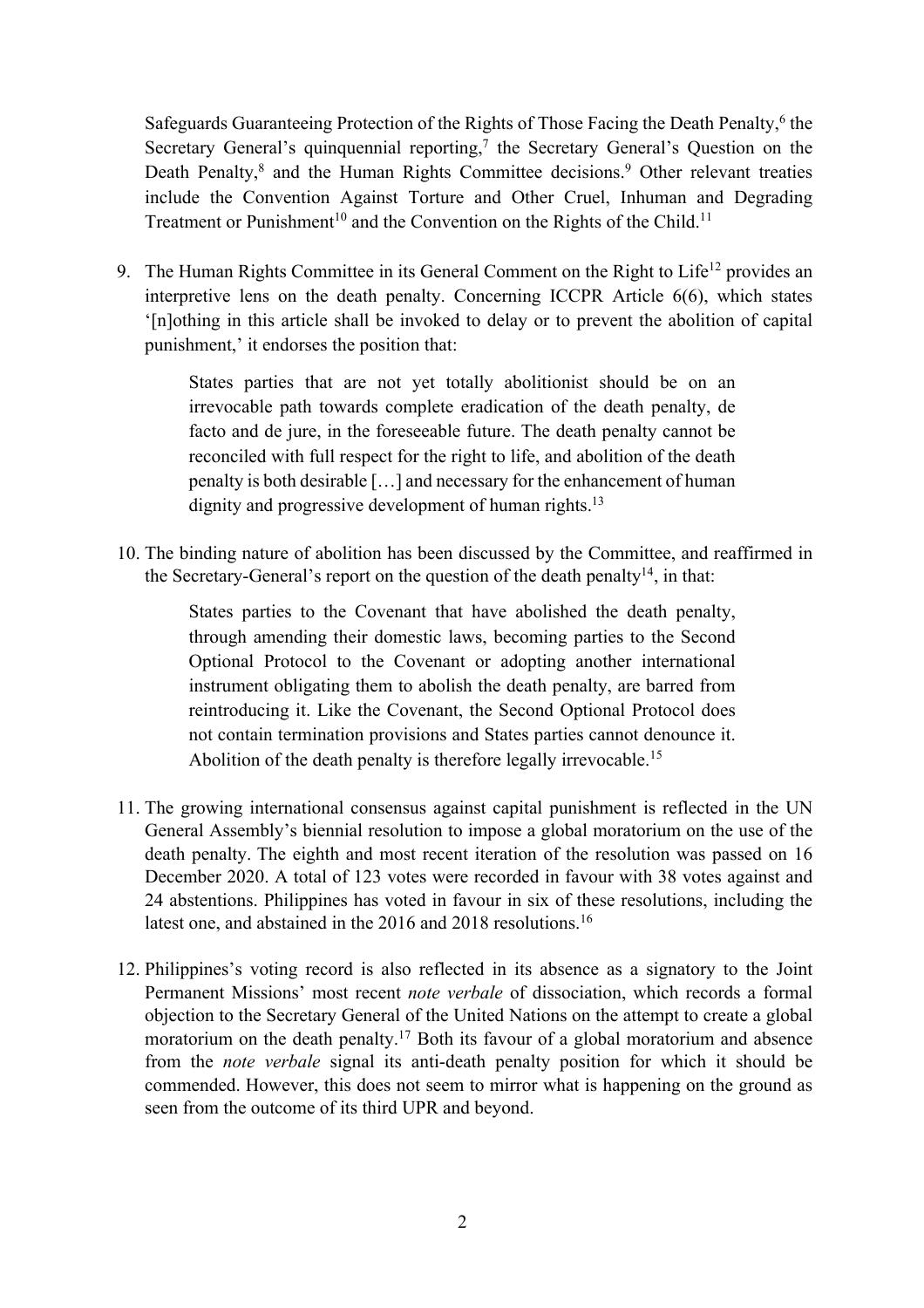## **B. Implementation of Recommendations from Cycle Three in 2017**

13. Philippines received 257 recommendations in the Third Cycle of which 103 were accepted and 154 were noted.18 A total of 23 recommendations focused on the death and all were noted. 19

### *Recommendations concerning Philippines's Adoption of International Law*

- 14. **Haiti** (para 133.76), **Mozambique** (para 133.77), **Luxembourg** (para 133.78), **Slovakia** (para 133.79), **Lichtenstein** (para 133.8), **Bulgaria** (para 133.98) and **Canada\_**(para 133.97) recommended Philippines to refrain from reintroducing the death penalty.
- 15. Whilst such recommendations are welcomed, it is crucial that they remain specific and measurable in order to assess the level of implementation. Broad recommendations, whilst easy to accept, lack any impetus to bring about real change.<sup>20</sup> It is recommended that States adopt a SMART approach to recommendations as recognised by UPRinfo.<sup>21</sup>
- 16. **Moldova** (para 133.87), **Portugal** (133.85), **France** (para 133.94) and **Italy** (para 133,95) expanded on their recommendations by making reference to Philippines' international obligations but failed to specify what these were. For example, Portugal recommended the State under Review to "uphold its international obligations and not reinstate the capital punishment" whilst France urged it to "abandon the plan to reintroduce the death penalty, which would be against the international commitments of the country."
- 17. It would prove more beneficial if recommending States make reference to the review criteria, which includes "human rights instruments to which a State is party".22 For example, citing Article 6 ICCPR and Article 1 ICCPR-OP2, instruments which the Philippines has ratified, would strengthen the recommendations concerned. These Articles explicitly indicate to the abolition of the death penalty and imply that states that have abolished the punishment may not reintroduce it.
- 18. A number of States did make reference to Philippines' obligations under the ICCPR-OP2 which is a positive step. This included **Switzerland** (para 133.82), **Romania** (para 133.83), **Norway** (para 133.84), **Ireland** (para 133.86), **Belgium** (para 133.87), **Lithuania** (para 133.88), **New Zealand** (para 133.89), **Czechia** (para 133.9), **Uruguay** (para 133.91), Brazil (para 133.92), **Ukraine** (para 133.93), and **Australia** (para 133.96).
- 19. Philippines provided a non-committal response to the Working Group in that "recommendations relating to the death penalty would be discussed with the leaders of Congress. The Government was committed to ending killings and supressing, to the extent possible, crime caused by the consumption of illegal drugs, corruption and poverty."23
- 20. Deterrence is one of the most repeated justifications that is advanced for the imposition of the death penalty. It is extremely difficult, if not impossible, to find empirical data on the deterrent effects of capital punishment. The studies do not provide definitive evidence on the impact of capital punishment when used on an extensive scale and/or for certain crimes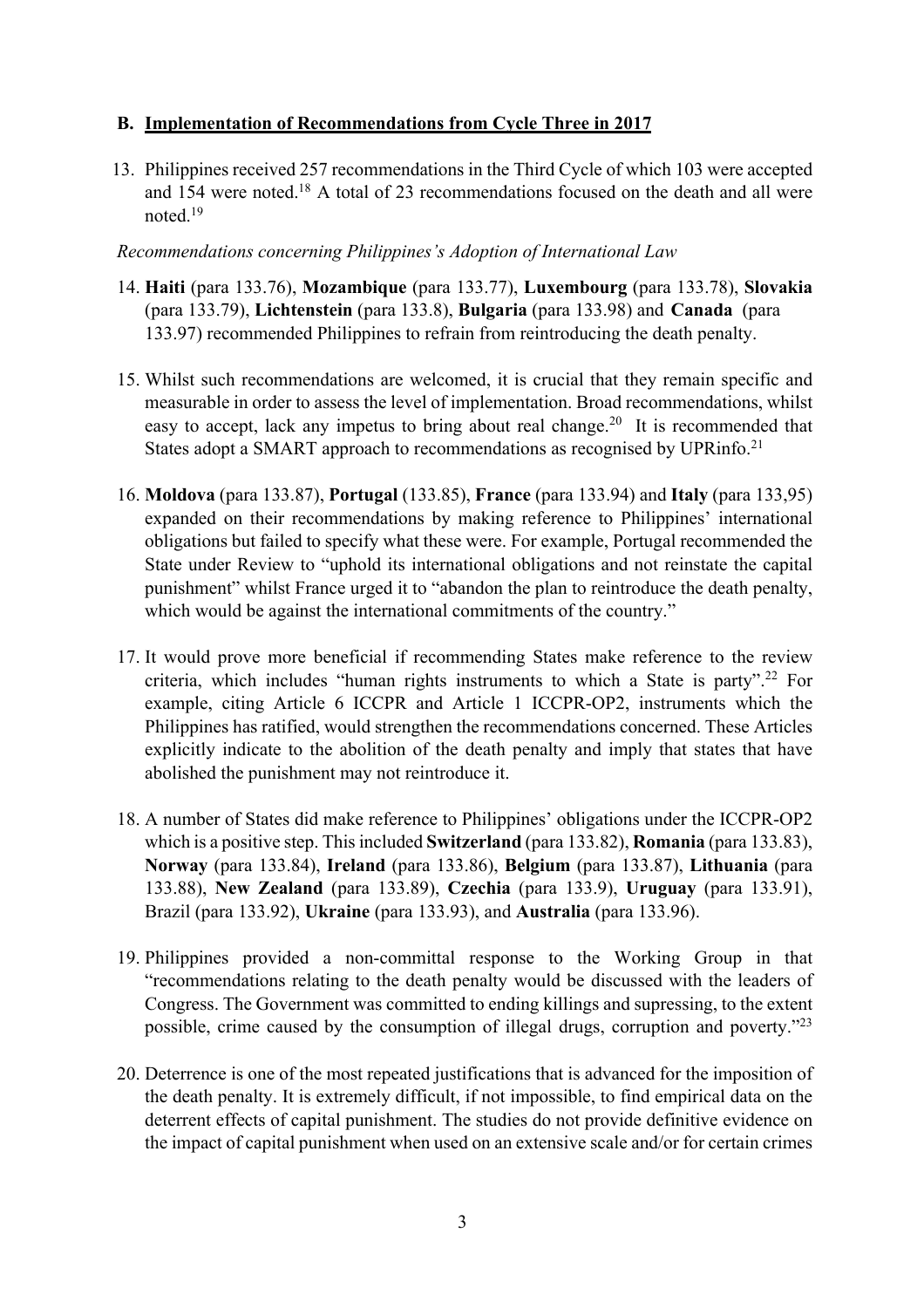such as drugs or economic crimes.<sup>24</sup> Therefore, the Philippines should not rely on the deterrence argument to inform its position on the death penalty.

- 21. Furthermore, Commissioner Gomez-Dumpit of the National Human Rights Commission has stressed that there is no evidence to suggest that the death penalty reduces crime rates in any way. Rather, it exacerbates concerns among the impoverished, disadvantaged, and vulnerable sections of society.
- 22. Since its last UPR, the State has continued to signal its support to reinstate the death penalty which is a clear breach of its international obligations under the ICCPR and ICCPR-OP2.
- 23. It is deeply concerning to note that President Duterte renewed his call for the reimposition of the death penalty during his 2019 and 2020 State of the Nation Address where he requested Congress to "reinstate the death penalty for heinous crimes related to drugs, as well as plunder<sup>325</sup> and used the platform to reiterate "the swift passage of a law reviving the death penalty by lethal injection for crimes specified under the Comprehensive Dangerous [Drugs] Act of 2002".<sup>26</sup>
- 24. In 2019, among the senators who filed bills seeking to impose the death penalty in the country were Senator Panfilo Lacson, filing Senate Bill 27, Senator Emmanuel Pacquiao, filing Senate Bill 189, and Senator Bong Go, filing Senate Bill 207.<sup>27</sup>
- 25. We welcome the news that Senator Panfilo Lacson has withdrawn his Senate Bill 27 this year over concerns of wrongful convictions. On November 8 2021, Lacson wrote to the Senate Secretary, Myra Villarica, requesting that the bill no longer be considered for deliberation by the Senate Committees on Justice and Human Rights and the Constitutional Amendments and Revision of Codes.28. Senator Pacquiao has also withdrawn his support for the punishment, albeit temporarily, arguing that innocent people may be put to death so the focus needs to be on "fix[ing] first our judicial system in this country".<sup>29</sup>
- 26. As a result of the President's call to reinstate the death penalty, the House of Representatives consolidated 11 pending bills into House Bill No. 7814. On 2 March 2021, Congress passed Bill 7814, amending provisions of the Dangerous Drugs Act of 2002 and reimposing the penalty of life imprisonment to death for specific-drug related offenses.<sup>30</sup>
- 27. It is disappointing to note there are still nine pending bills aimed at the reintroduction of the death penalty and we urge the Senate to not consider these for deliberation as they are in clear violation of Philippine's international law obligations.
- 28. Furthermore, the timeliness and appropriateness of such bills, including Bill 7814, must be questioned especially in the midst of the coronavirus pandemic where the virus has already infected over 3.6 million Filipinos and caused the death of 57,218 as of 12 March 2022.31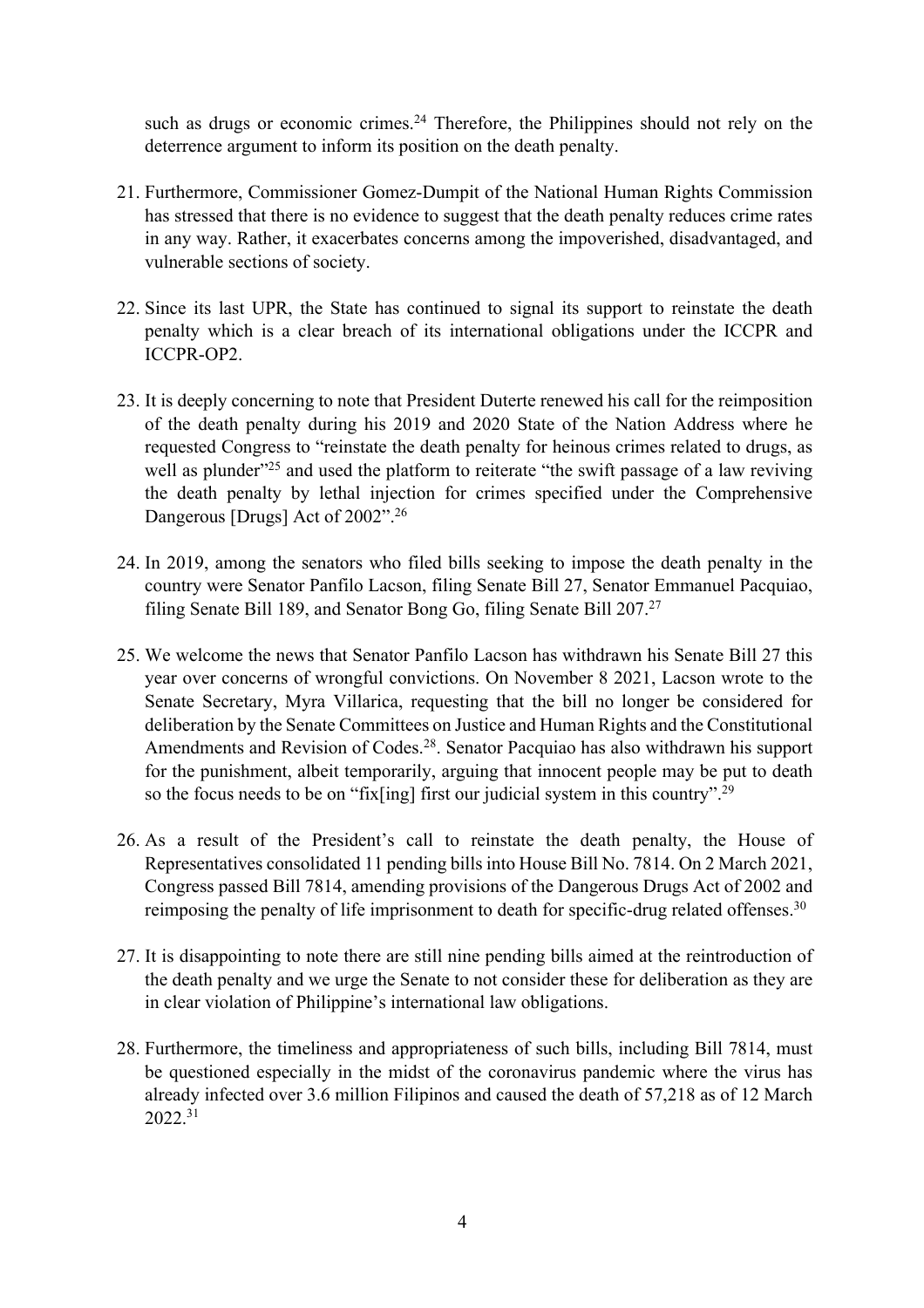### **C. Further Points for Philippines to Consider**

### *Utilising Diverse Drug-Rehabilitation Approaches to Counter the 'War on Drugs'*

- 29. As a result of increased policing and arrests of suspected drug users, there is a severe problem of overcrowded prisons in Philippines making it one of the most congested penal systems in the world. According to the Bureau of Jail Management and Penology, 467 jails nationwide were at 534 percent capacity by March 2020. <sup>32</sup> By May 2021, it had a total jail population of more than 165,000, occupying space intended for a maximum capacity of 40,000.33
- 30. Given the severely overcrowded jail and prisons, there needs to be a greater utilization of Philippine drug treatment facilities. The government could implement a three-pronged approach which would involve undertaking a comprehensive review of the State's approach to its illegal drug problem; allocating a larger proportion of the national budget for health to specifically focus on drug rehabilitation; and funding sociological research that assesses the effectiveness of local programs given the specific challenges drug users face in the Philippines.<sup>34</sup> The drug problem should be viewed from "a public health perspective and not viewed solely as a law enforcement problem to address a policy of criminalization and punishment".35

#### *The Role of the National Human Rights Institution*

31. The Commission on Human Rights (CHR) is an independent National Human Rights Institution (NHRI) created under the 1987 Philippine Constitution, established on 05 May 1987. <sup>36</sup> Building upon its extensive and much-needed work to date on the right to life in Philippines, the CHR could advise the government on its international law commitments to maintain abolition, provide public education on how capital punishment renders harmful effects upon society, and demonstrate its ineffectiveness as a penological policy on deterrence. We call upon the government to provide the CHR with a mandate to consider the question of the abolition of the death penalty.

# *Adopting the UPR Recommendations to Enable the People of Philippines to Benefit from Advances in Effective Penology*

- 32. The right to benefit from scientific advancement should also apply to the progress in social science research on the death penalty. The Universal Declaration of Human Rights, Article 27, states, "[e]veryone has the right freely to participate in the cultural life of the community, to enjoy the arts and to share in scientific advancement and its benefits,"<sup>37</sup> and the ICESCR article 15 (1)(b) recognises the right of everyone, "[t]o enjoy the benefits of scientific progress and its applications."
- 33. Roger Hood and Carolyn Hoyle have produced the leading social science and criminological investigations into the death penalty worldwide and have concluded: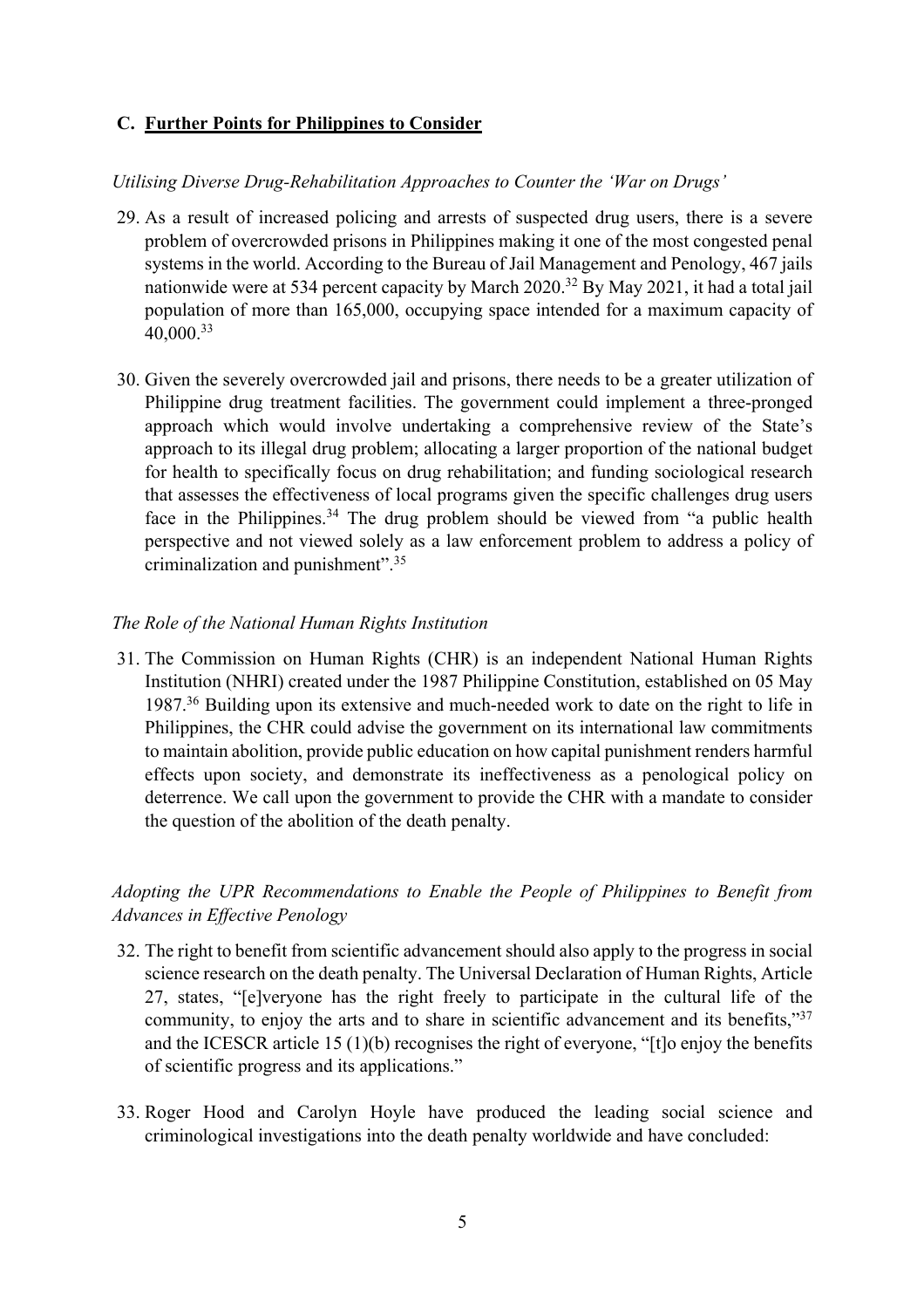[t]hose who favour capital punishment 'in principle' have been faced with yet more convincing evidence of the abuses, discrimination, mistakes, and inhumanity that appear inevitably to accompany it in practice. Some of them have set out on the quest to find the key to a 'perfect' system in which no mistakes or injustices will occur. In our view, this quest is chimerical.<sup>38</sup>

34. Social science investigations now demonstrate that reflecting appropriate government means that whilst capital punishment could be created within a legitimate parliamentary process,  $39$  it is now clear that the application of the death penalty renders an illegitimate and inhumane outcome.<sup>40</sup> Abolition in Philippines enables the people of the country to benefit from the advancement of the leading social scientific research on punishment policies and reintroduction of the death penalty would prove antithetical to this.

# *The Universal Periodic Review Recommendations and the Contribution to the Sustainable Development Goals*

- 35. Philippines should consider adopting the UPR recommendations as an expression of mutual reinforcement of the government's commitment to promoting the Sustainable Development Goals.41 The human rights values expressed in both the UPR and the SDGs can be woven together to promote policy coherence.<sup>42</sup>
- 36. SDG 16 provides for "Strong Institutions and Access to Justice and Build Effective Institutions," but the application of the death penalty is inconsistent with this goal. Specifically, SDG 16.1 aims to reduce death rates, promote equal access to justice, and "protect fundamental freedoms," and to further this, SDG 16.A.1 identifies the importance of relevant national institutions, for building capacity at all levels, to prevent violence and combat terrorism and crime.
- 37. The use of the death penalty does not signal legitimate strength in institutions, but renders counterproductive and inhumane consequences, including a brutalising effect upon society. This was affirmed in the Special Rapporteur's report on 'pay-back' violence and killings.<sup>43</sup> The death penalty is contrary to strong institutional processes for the fostering of the human dignity of the people of Philippines.

## **D. Recommendations**

We recommend the government of Philippines to:

- i. Remove all bills aimed at reintroducing the death penalty from the Senate's consideration.
- ii. Refrain from reintroducing the death penalty contrary to Article 6 ICCPR and ICCPR-OP2.
- iii. Invest in drug treatment facilities to counter the 'war on drugs' using a three-pronged approach:
	- a. undertake a comprehensive review of the State's approach to its illegal drug problem;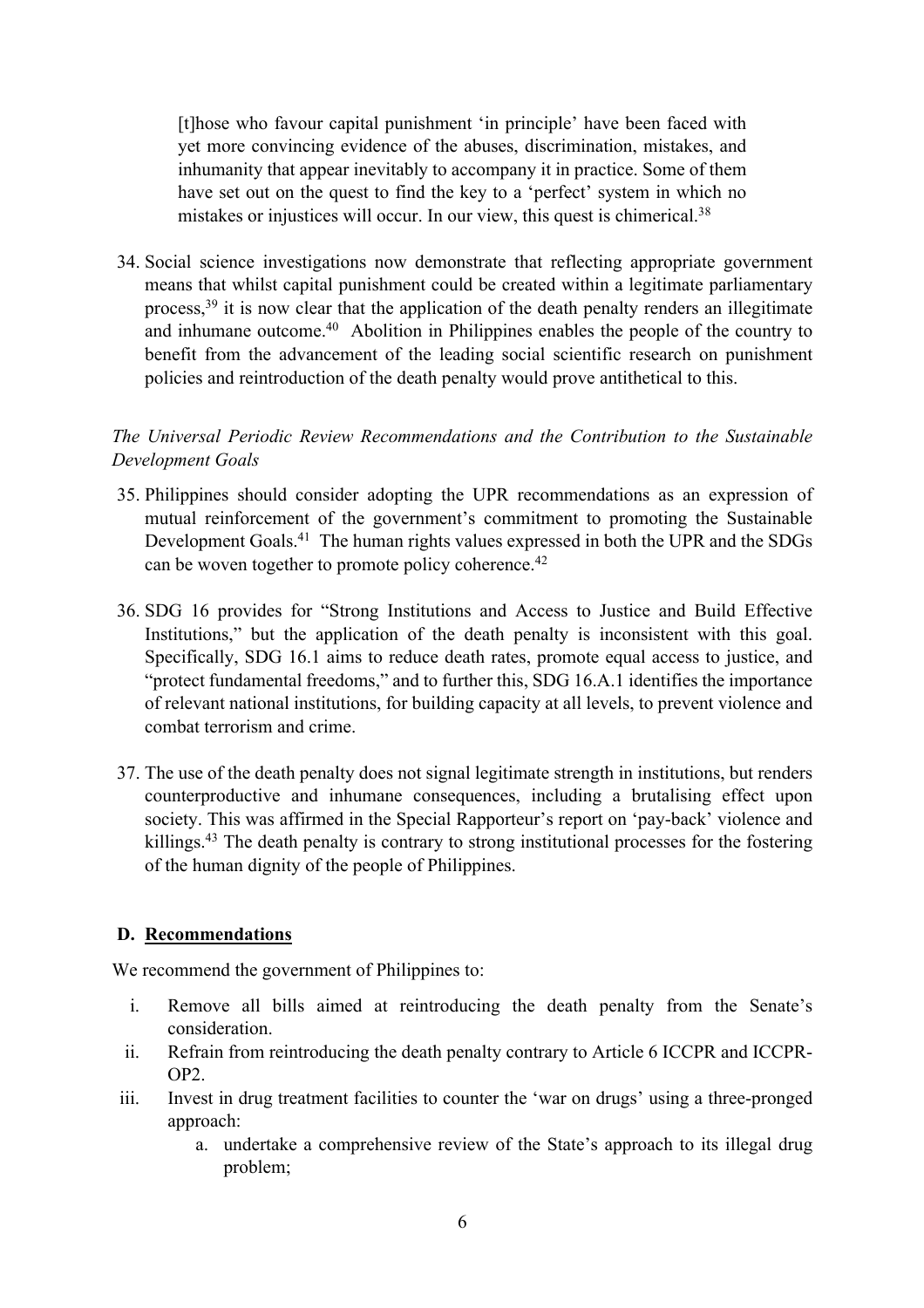- b. allocate a larger proportion of the national budget for health to specifically focus on drug rehabilitation;
- c. fund sociological research that assesses the effectiveness of local programs given the specific challenges drug users face in the Philippines.
- iv. Affirm its commitment to SDG 16 on access to justice and strong institutions through its support at the next biennial vote on the UNGA Resolution on the moratorium on the use of the death penalty.
- v. Enhance its support for the Asia Pacific Forum of National Human Rights Institutions in their important contribution to the regional abolition of the death penalty.

<sup>8</sup> See eg, Report of the Secretary General, Question of the Death Penalty, A/HRC/27/23, 30 June 2014.<br><sup>9</sup> For example, Judge v. Canada, Communication No. 829/1998, U.N. Doc. CCPR/C/78/D/829/1998 (2003).

<sup>11</sup> Article 37(a) Convention on the Rights of the Child, G.A. Res 44/25, 20 November 1989.

 $13$  ibid para 50.

<sup>&</sup>lt;sup>1</sup> See <https://tbinternet.ohchr.org/\_layouts/15/TreatyBodyExternal/Treaty.aspx?CountryID=80&Lang=EN>.

<sup>2</sup> Amnesty International, *The Death Penalty: Criminality, Justice and Human Rights* (1 October 1997) ASA/35/09/97; Arlie Tagayuna, 'Capital Punishment in the Philippines' (2004) 5(1) Explorations in Southeast Asian Studies 1-26.

 $^3$ ibid.

<sup>4</sup> International Covenant on Civil and Political Rights (1976) 999 UNTS 171, Article 6 (right to life); Article 7 (the prohibition against torture and inhuman or degrading treatment or punishment); and Article 14 (the right to a fair trial and the principle of equality of arms).

<sup>5</sup> The Second Optional Protocol to the International Covenant on Civil and Political Rights, aiming at the abolition of the death penalty, GA Res. 44/128, December 15, 1989.

<sup>6</sup> Safeguards Guaranteeing Protection of the Rights of Those Facing the Death Penalty, Economic and Social Council Resolution, 1984/50; Additions to the Safeguards Guaranteeing Protection of the Rights of Those Facing the Death Penalty as Agreed by the Economic and Social Council Resolution 1989/64; and the Strengthening of the Safeguards Guaranteeing Protection of the Rights of Those Facing the Death Penalty as Agreed by the Economic Council Resolution 1996/15.

<sup>7</sup> See eg, ECOSOC Capital Punishment and Implementation of the Safeguards Guaranteeing Protection of the Rights of those Facing the Death Penalty Report of the Secretary-General UN Doc E/2015/49 (13 April 2015).

<sup>&</sup>lt;sup>10</sup> The Convention against Torture and Other Cruel, Inhuman or Degrading Treatment or Punishment, G.A. Res. 39/46, 10 December 1984.

<sup>&</sup>lt;sup>12</sup> UN Human Rights Committee, General Comment No. 36 (2018) on Article 6 of the International Covenant on Civil and Political Rights, on the right to life, CCPR/C/GC/36, 30 October 2018.

<sup>&</sup>lt;sup>14</sup> In the Secretary-General's recent report on the question of the death penalty, he noted "States parties to the International Covenant on Civil and Political Rights that have abolished the death penalty, including by becoming parties to the Second Optional Protocol, have an obligation not to reintroduce it." (13 August 2020, UN Doc A/HRC/45/20, para 59)

<sup>&</sup>lt;sup>15</sup> UN Human Rights Committee, General Comment No. 36 (2018) on Article 6 of the International Covenant on Civil and Political Rights, on the right to life, CCPR/C/GC/36, 30 October 2018, para 34.

<sup>16</sup> Resolution on the Moratorium on the use of the death penalty, UNGA Res. 62/149, 18 December 2007 *adopted by 104 votes to 54, with 29 abstentions*; Resolution on the Moratorium on the use of the death penalty, UNGA Res. 63/168 18 December 2008, *adopted by 106 votes to 46, with 34 abstentions*; Resolution on the Moratorium on the use of the death penalty, UNGA Res. 65/206 21 December 2010 *adopted by 109 votes to 41, with 35 abstentions*; Resolution on the Moratorium on the use of the death penalty, UNGA Res. 67/176 20 December 2012, adopted by 111 votes to 41, with 34 abstentions; Resolution on the Moratorium on the use of the death penalty, UNGA Res. 69/186 18 December 2014 *adopted by 117 votes to 37, with 34 abstentions*; Resolution on the Moratorium on the use of the death penalty, UNGA Res. 71/187, 19 December 2016 *adopted by 117 votes to 40, with 31 abstentions*; Resolution on the Moratorium on the use of the death penalty, UNGA Res. 73/175 17 December 2018 *adopted by 121 votes to 35, with 32 abstentions*; Resolution on the Moratorium on the use of the death penalty, UNGA Res. 75/183, 16 December 2020 *adopted by 123 votes to 38, with 24 abstentions*.

<sup>&</sup>lt;sup>17</sup> UNGA, 'Note verbale dated 13 September 2019 from the Permanent Mission of Egypt to the United Nations addressed to the Secretary-General' (16 September 2019) UN Doc A/73/1004.